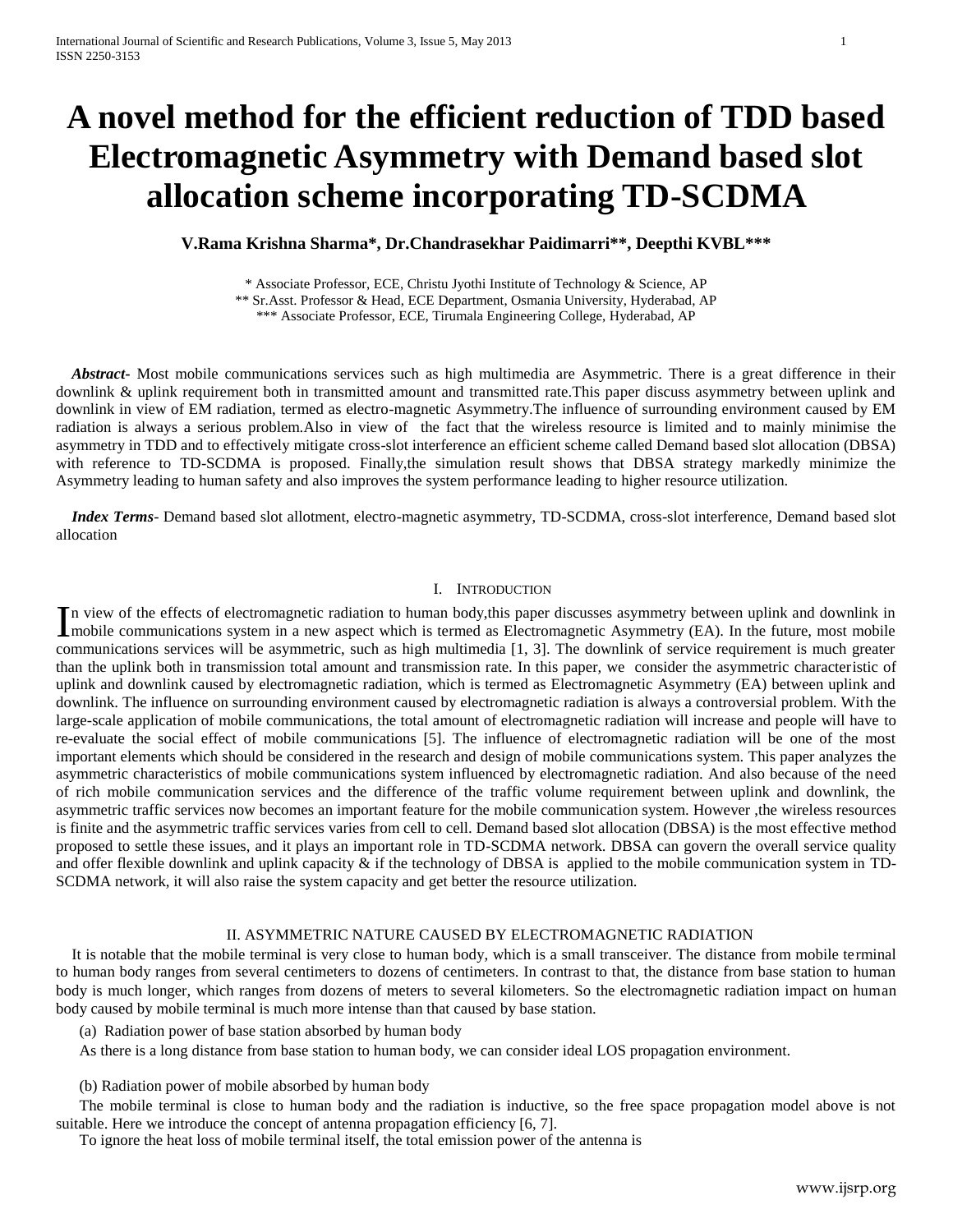International Journal of Scientific and Research Publications, Volume 3, Issue 5, May 2013 2 ISSN 2250-3153

$$
P_t = P_a + P_r \tag{1}
$$

*P<sup>a</sup>* is the power transmitted to faraway place, and *P<sup>r</sup>* is the power absorbed by human.

There are many indexes used to evaluate the electromagnetic radiation influence upon human body. Among these, Specific Absorption Rate (SAR) is fundamental and widely used for analysis of electromagnetic radiation. The SAR means the power absorbed by unit weight of organism exposed to the electromagnetic fields.

$$
SAR = (P_r/M) \tag{2}
$$

where  $P_r$  is the power absorbed by human body, and  $M$  is the weight of the absorbing radiation part of human body.

We consider the SAR to human body caused by base station and mobile terminal.

1. SAR to human body caused by base station

As there is a long distance from base station to human body, the radiation distribution on each part of human body can be considered even.

2. SAR to human body caused by mobile terminal

The radiation of mobile to human body differs from that base station to human body. It is inductive close field radiation and its intensity decreases rapidly when the distance increases. The influences of electromagnetic radiation on human body mainly focus on human parts close to mobile terminal. In this paper, two using mobile modes are considered:

A. Mobile near the ear. This is a common mode of calling, the radiation on human body mostly focuses on head.

B. Mobile terminal is in the same height with person's eyes and the distance between them is about 50 cm. This mode corresponds to high downlink services such as video on demand or online game. In this mode, the radiation mostly focuses on head and parts of chest.



Figure 1: The relationship between ratio of downlink rate to uplink rate (dB) and distance form base station to human body (meter).

Under the constraint of electromagnetic radiation, we can find using Matlab simulation that the downlink transmission rate is much higher than that of uplink in mobile communication system. In mode A, the ratio of maximum rate of downlink and uplink is more than  $10^5$  times, which shows the asymmetric transmission characteristic of uplink and downlink. The uplink is much easier to reach transmission capacity saturation for one user, while there is much transmission rate and transmission power margin in downlink. So we call it Electromagnetic Asymmetry (EA) between uplink and downlink.

III THE THEORY OF DBSA INCORPORATING TD-SCDMA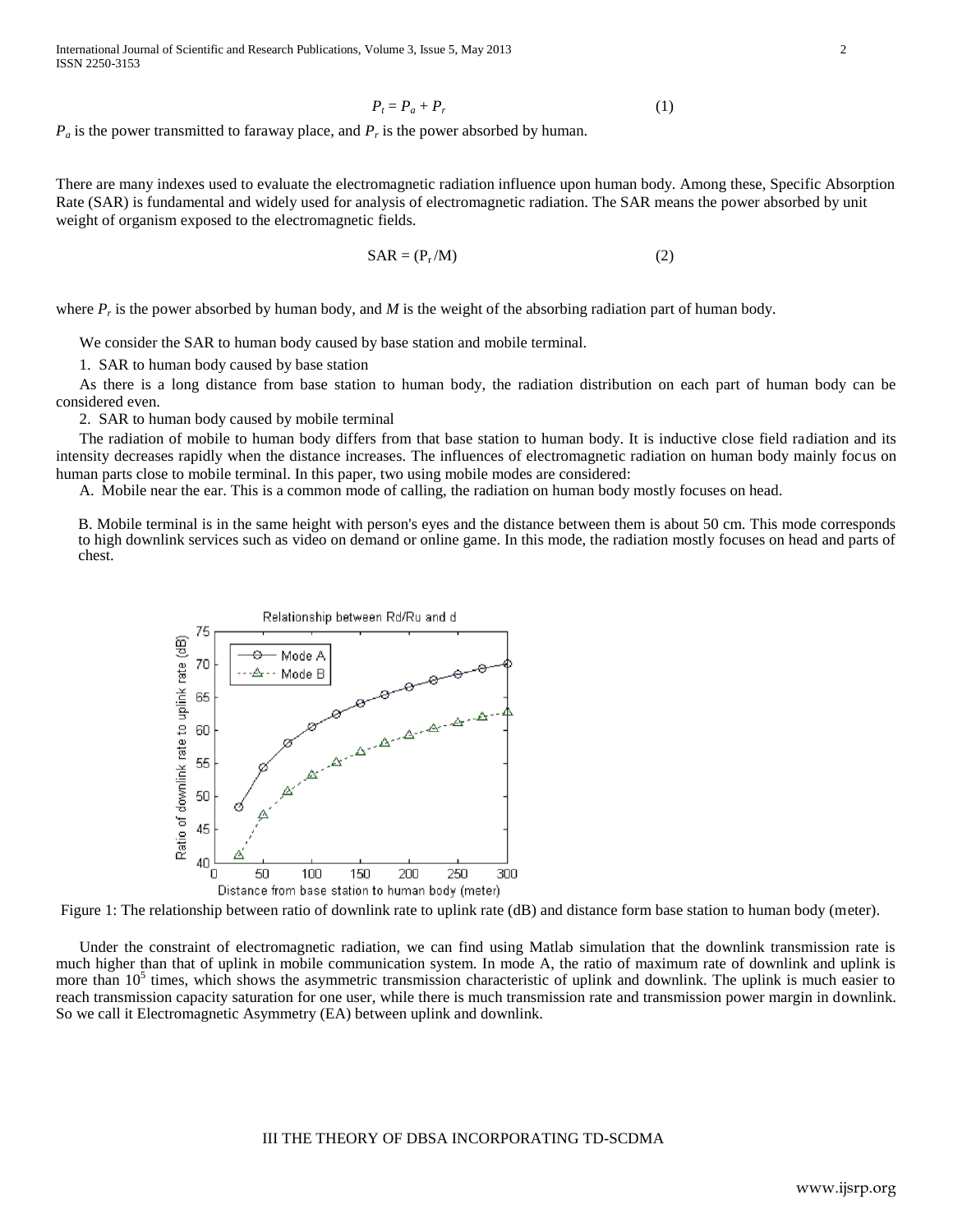For the mobile communication system in TD-SCDMA network, a physical channel is indicated by a combination of its carrier frequency, time slot, and spreading code. The sub-frame is shown in Figure 2. The length of the sub-frame is 5ms.Each sub-frame is divided into 7 main time slots (TSO- TS6)and 3 special time slots: downlink pilot time slots (DwPTS), guard period (GP) and up link pilot time slots (UpPTS) The length of each main time slot is O.675ms, where in TSO is a downlink time slot, TS 1 is a uplink time slot, while the remaining main time slots can be configured flexibly to be used for uplink or downlink according to the system demand. A switch point is set between the uplink slots and downlink slots. In the mobile communication system, Demand based slot allocation changes the switch point between downlink and uplink slots adaptively according to the rate of asymmetry traffic in a cell, and maximize the resource utilization.



Figure 2: A sub-frame structure of the system

As the name implies, TD-SCDMA combines two leading technologies: an advanced TDMA/TDD [17] system with an adaptive CDMA component operating in synchronous mode. Code Division Multiple Access (CDMA) in combination with Time Division Duplex (TDD) significantly improves the network performance by radio network resources to process network traffic in both uplink and downlink directions.



Figure 3: TD-SCDMA Resource Structure

The frame structure for each sub-frame is shown in Figure 2. Every sub-frame includes 7 traffic time slots and 3 special ones. The length for each traffic time slot is 864 chips duration. Among the 7 traffic time slots, Ts 0 is always allocated as a downlink while Ts 1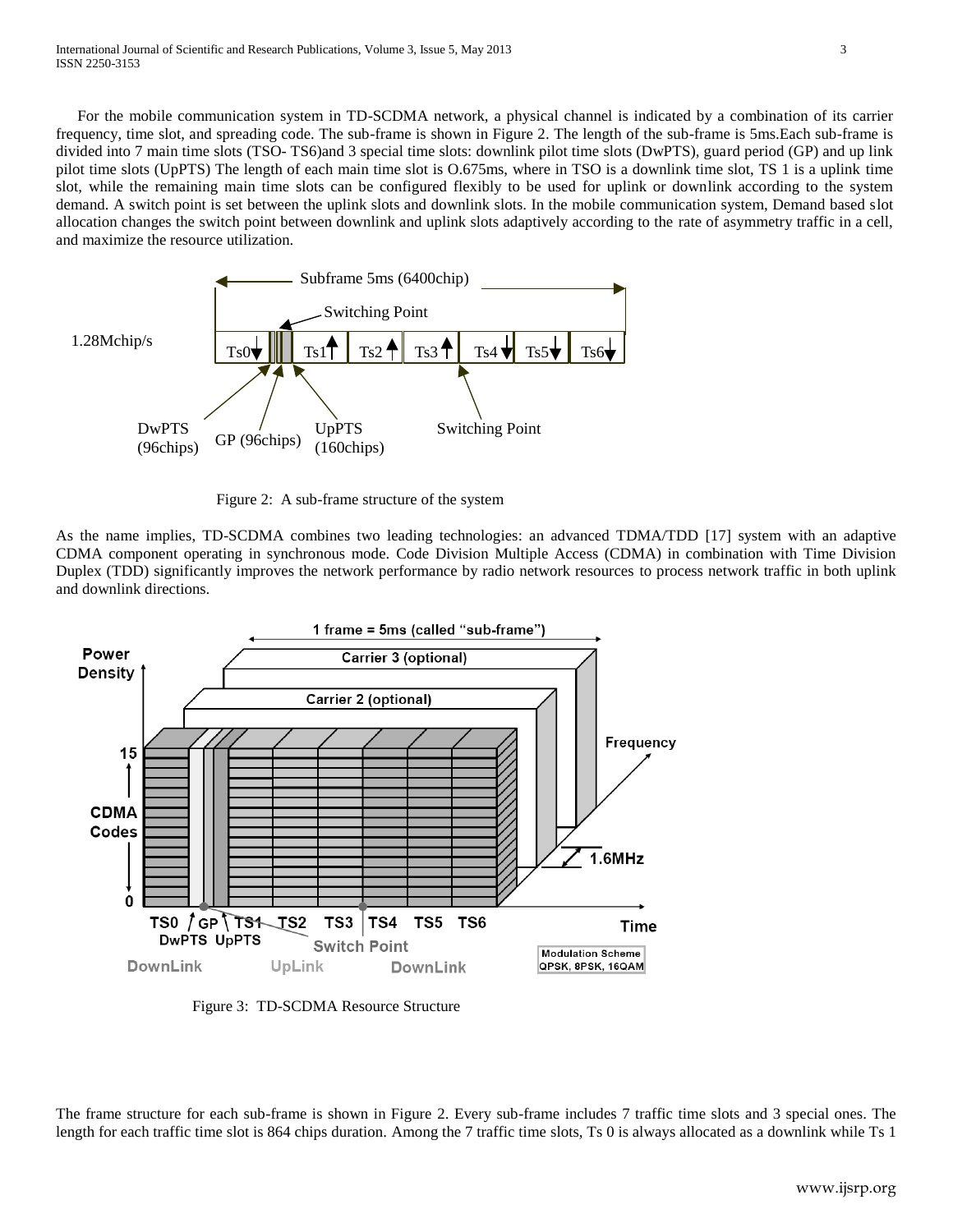is always allocated as an uplink. The switching point is used here for separating the time slots for the uplink and the downlink. Using this kind of frame structure, TD-SCDMA can operate on both symmetric and asymmetric modes by moving the switching point and configuring the number of uplink and downlink time slots. For symmetric services used during telephone and video calls (multimedia applications), where the same amount of data is transmitted in both directions, the time slots are split equally between the downlink and uplink. For asymmetric services used with Internet access (download), where high data volumes are transmitted from the base station to the terminal, more time slots are used for the downlink than the uplink.

## IV THE PROBLEM OF ASYMMETRY & CROSS-SLOT INTERFERENCE

#### (A.) *Asymmetry*

Mitigating the Asymmetry and resource utilization [11] to scale the performance of the system, we will define two variables namely, Slot asymmetry **( γ )** and traffic asymmetry factor **( δ ) :**

## $\gamma =$  (the number downlink slots / the number of uplink slots )  $(3)$

#### $\delta$  = (  $\rho_d$  /  $\rho_u$  ) (4)

 $\rho_d \& \rho_u$  denote the accumulated traffic load (measured in bits/sec) by all users in a cell on downlink and uplink.

The offered load in a cell between downlink and uplink is determined at a time. As the sub-frame structure of the communication system in TD-SCDMA network is showed in Fig .l, and TSO is used for the downlink communication services, the value of slot asymmetry factor in this system will be l:5, 2:4, 3:3, 4:2, 5:l. It is determined by the position of switch point. In order to acquire maximum utilization of resource, DBSA changes the switch point between downlink and uplink to discover the most appropriate value of slot asymmetry factor.

#### (B) *Cross-slot interference*

In multi-cell environment, we must consider that the degree of traffic asymmetry generally varies from cell to cell. In this case, to maximize resource efficiency, one can use unequal **γ** for each cell, but now the cross-slot interference is generated for different slot allocation among cells.



(2)Crossed slot in adiacent cells

Figure 4 : The interference caused by crossed slot between cells

$$
U = \sum u_i \qquad \text{where } i = 1 \text{ to } 2 \tag{5}
$$

Since TSO is reserved for common channels, we only use the rest 6 time slots to allocate to consumers. To make the utilization of resource better, the switch point in CELLO is between TS2 and TS3 while in CELL I it is between TS3 and TS4, and thus cross-slot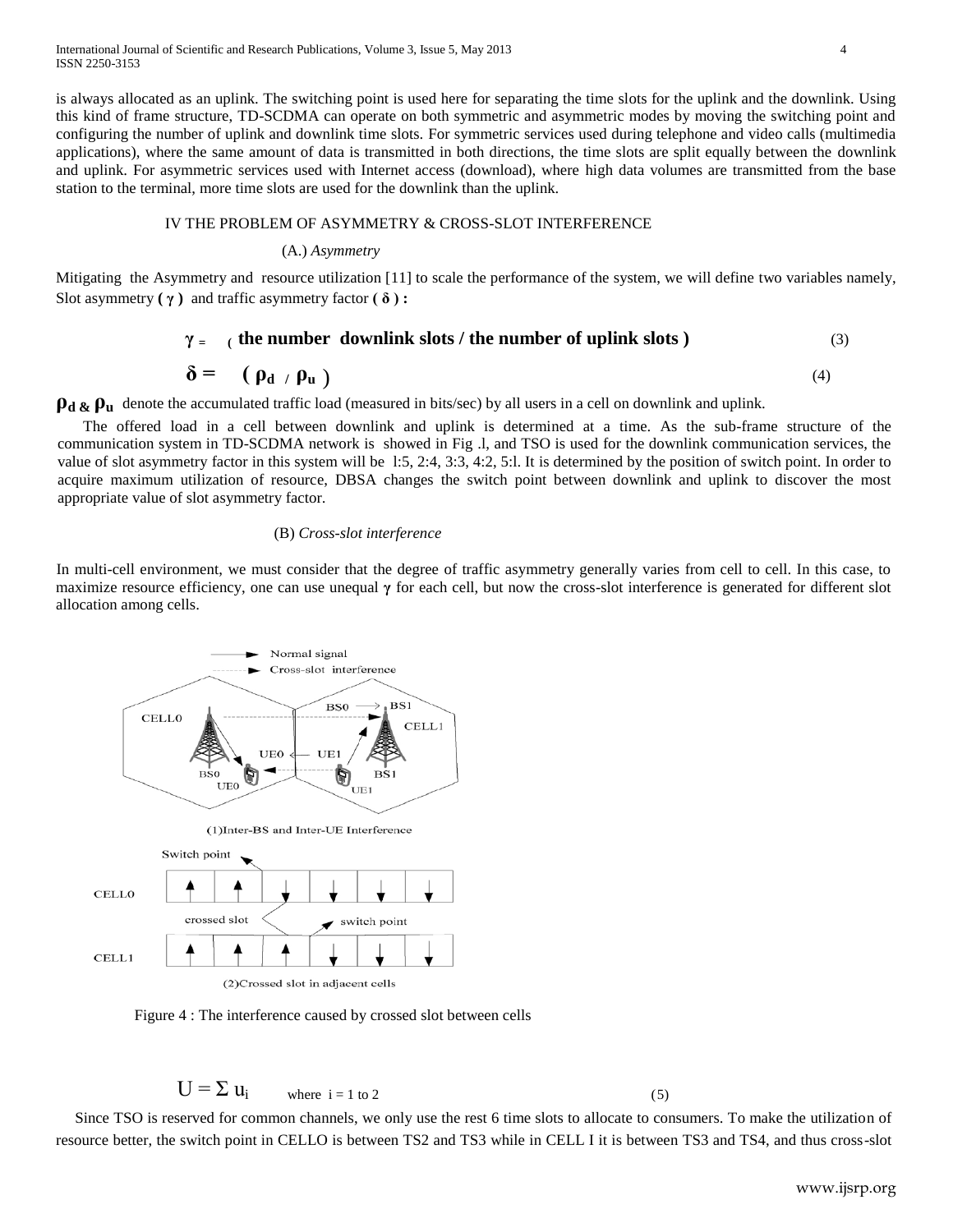is TS3.When in TS3, BSO (BS, Base Station) sent a signal to UE, and at the same time ,UEI sent a signal to BS I ,then the inter-BS interference and inter- UE interference[12] are produced.

Since TSO is reserved for common channels, we only use the rest 6 time slots to allocate to consumers. To make the utilization of resource better, the switch point in CELLO is between TS2 and TS3 while in CELL I it is between TS3 and TS4, and thus cross-slot is TS3.When in TS3, BSO (BS, Base Station) sent a signal to UE, and at the same time, UEI sent a signal to BS I, then the inter-BS interference and inter- UE interference [12] are produced.

## V SOLUTIONS TO THE PROBLEMS

To cut down the interference of cross-slot discussed before,[13] and [14] recommend the same slot allocation (thus, the same **γ** ). However, for various multimedia services and traffic asymmetry in the mobile communication system, the method will debase resource efficiency .We should find out a way to reduce the interference of cross-slot and increase the utilization of resource.

If the time slot of the high transmit power BS or UE is the uncross-slot, and the lower transmit power BS or UE is cross-slot, it will have lower interference. The status of the system will be greatly improved. As illustrated in Fig.3, [15] and [16] divided the cell into two zones: the inner region near to the base station and the outer region that enclose the first one. The crossed-slots can be allocated only to UEs in the inner region for both links. This way can abstain the appearance of cross-slot interference and reduce the blocking probability and heighten the resource utilization.

 Thinking of one-to-multipoint communication mode in the mobile communication system, if one of the called is blocked, it will do not influence the system communication. But if it is the call blocked, the whole of group-uses will not communicate normally. For the purpose of improving the mobile communication system performance, we should try to allocate the uncross-slot to the group-uses, whether they locate in the inner or the outer region.



Figure 5 : The division of a cell

#### VI STATERGY OF TD-SCDMA AND ITS SIMULATION

Figure 2.4 shows the generation of the TD-SCDMA signal of a user (reverse channel). Quadrature phase-shift keying (QPSK) modulation is used for the RF carrier. Base-band filtering is defined in the TD-SCDMA standard in terms of a digital finite impulse (FIR) filter.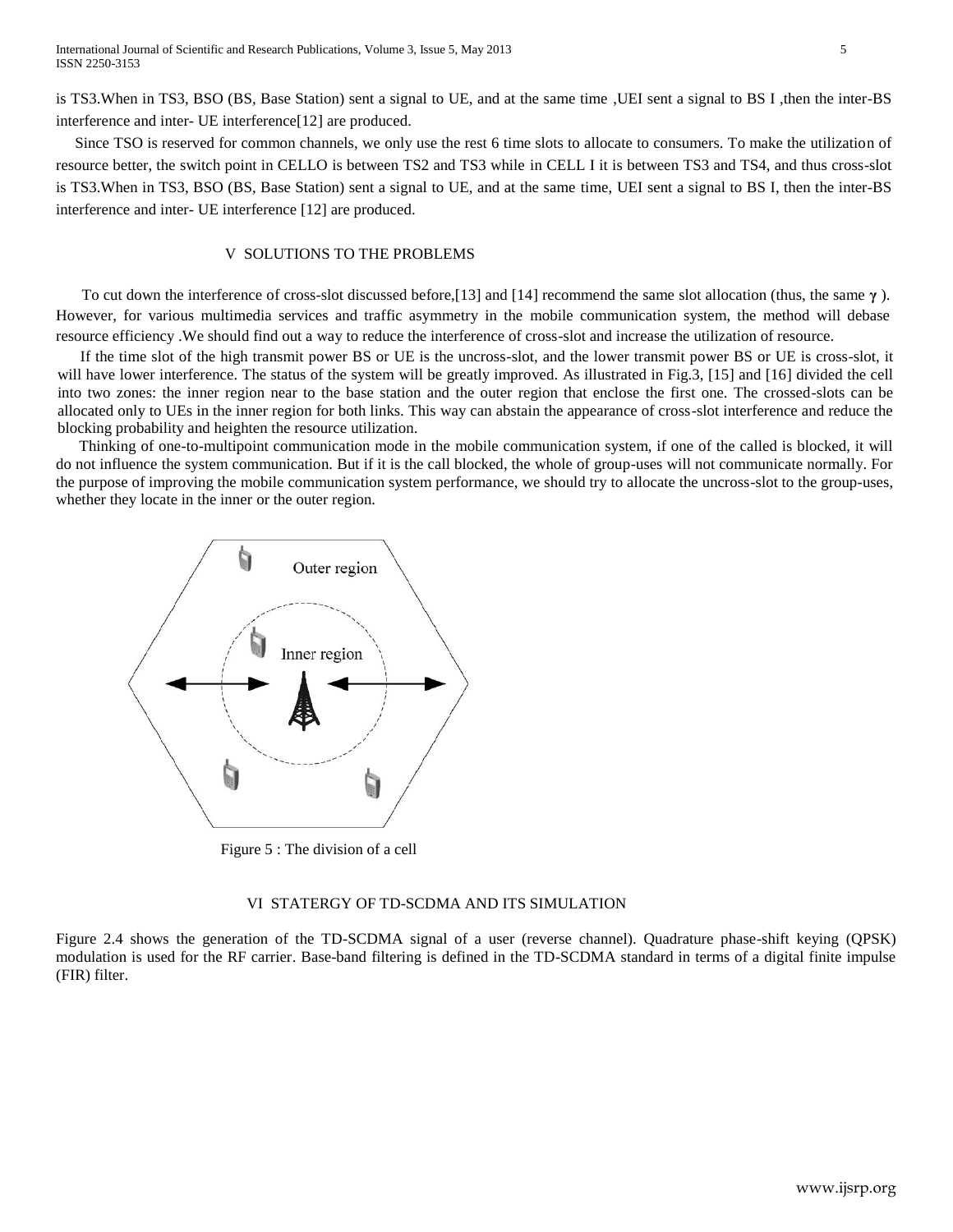

Figure 6 : Generating the Signal for TD-SCDMA Standard

#### ( a ) *The TD-SCDMA Signal Equivalent Mathematical Model*

TD-SCDMA adopts time division multiplex (TDD) operation instead of the frequency division multiplex (FDD) of W-CDMA, which may be considered a major difference between these two systems. In TDD mode, a 5ms frame is subdivided into 7 time slots, which can be flexibly assigned to either several users or to a single user who may require multiple time slots. Within one time slot, the system uses CDMA (Code Division Multiple Access) to further increase the capacity of the radio interface. Therefore, the TD-SCDMA system's mathematical model can be separated into TDMA and CDMA two processes.



Figure 7 : Signal Modulation Procedure of TD-SCDMA math model

## ( b) *The Power Spectrum Density (PSD) of TD-SCDMA Signal*

In [18], the spread spectrum signal  $f(t)$  will be a band-limited Gaussian stochastic process with zero mean, so the general expression for the PSD of a digital signal  $f(t)$  is

$$
P_f(f) = \begin{cases} \frac{N_0}{2}, & |f| \le B \\ 0, & |f| > B \end{cases} \tag{6}
$$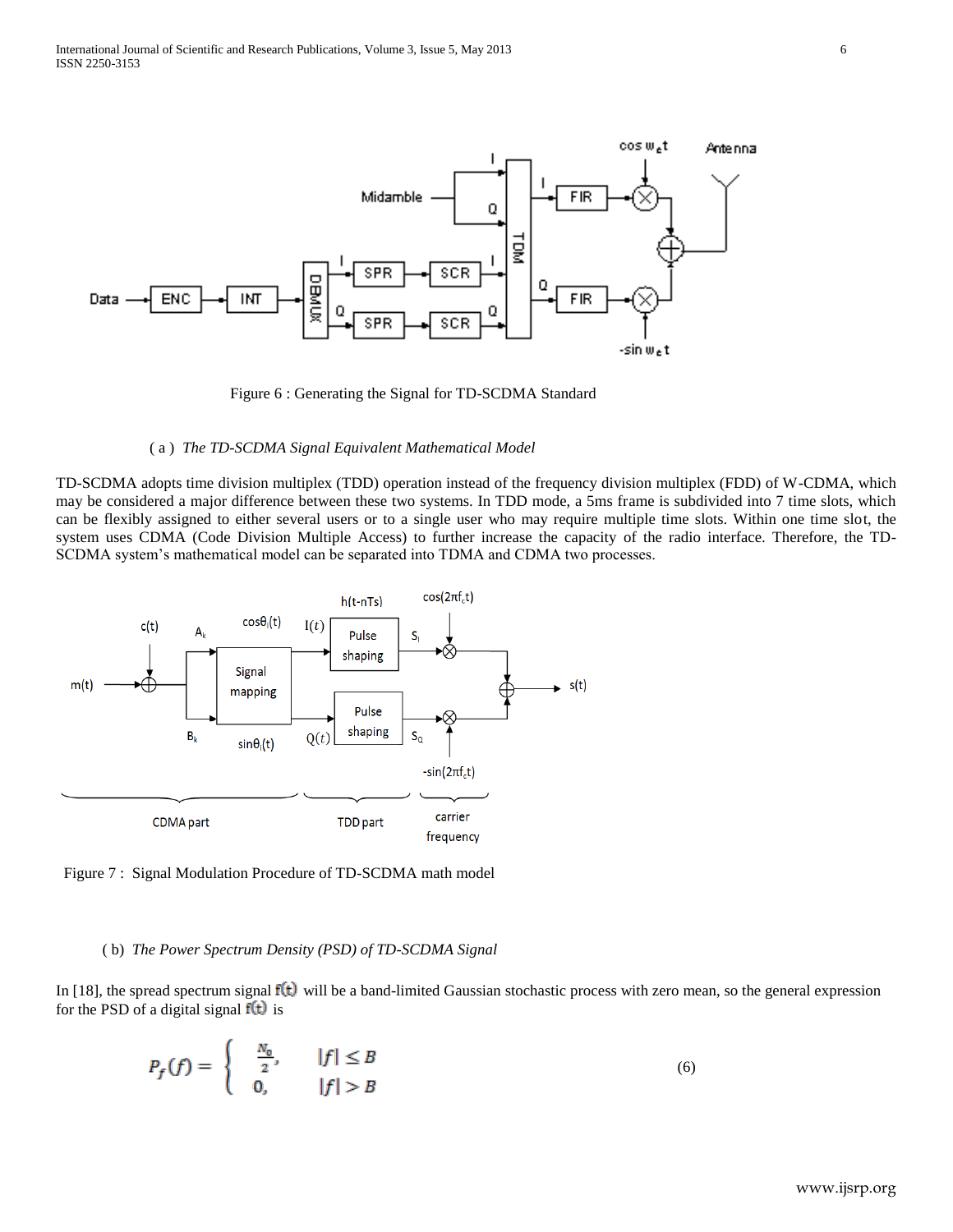International Journal of Scientific and Research Publications, Volume 3, Issue 5, May 2013 7 ISSN 2250-3153

the envelope of the TD-SCDMA signal can be expressed as,

$$
P_g(f) = \frac{N_o}{2} R_e |H(f)|^2
$$
 (7)



Figure 8 : PSD of TD-SCDMA signal

## VII THE STRATEGY OF DBSA & SIMULATION OF RESULTS

To reduce the asymmetry and also to improve the capacity of communication service and allocate the limited resource effectively in the mobile communication system based on TD-SCDMA network, we can allocate the channel dynamically by the condition of traffic load between downlink and uplink to find out the optimal time slot allocation. Then divide a cell into two zone to minimize the cross slot interference. The specific implementing strategy of DBSA in this system as follows:

a) The initialization of a system. Under the value of traffic asymmetry factor in a cell, we can find out the optimal slot allocation and determine the value of the slot asymmetry factor to get the max. utilization by.

b) According the allocation of time slot between uplink and downlink, we find out the number of cross-slot and uncross-slot. Depending on the value of them, we can divide the cell into inter and outer region.

c) Access of consumers and detect the position of them.

d) In the service of consumers in mobile communication, the uncross-slot should be allocated. If the consumers belong to inner region, it will allocate the cross- slot, and the outer region customs will be allocated the uncross-slot. If the cross-slot (uncrosstime) is distributed over, the uncross-slot (cross-slot) will be instead. If there are not any available resources remained, the new customs will be blocked. Wait for the update at next time.

e) When the traffic load between uplink and downlink is changed in the next time ,the allocation of resource should be renewed. The implementing returns to a.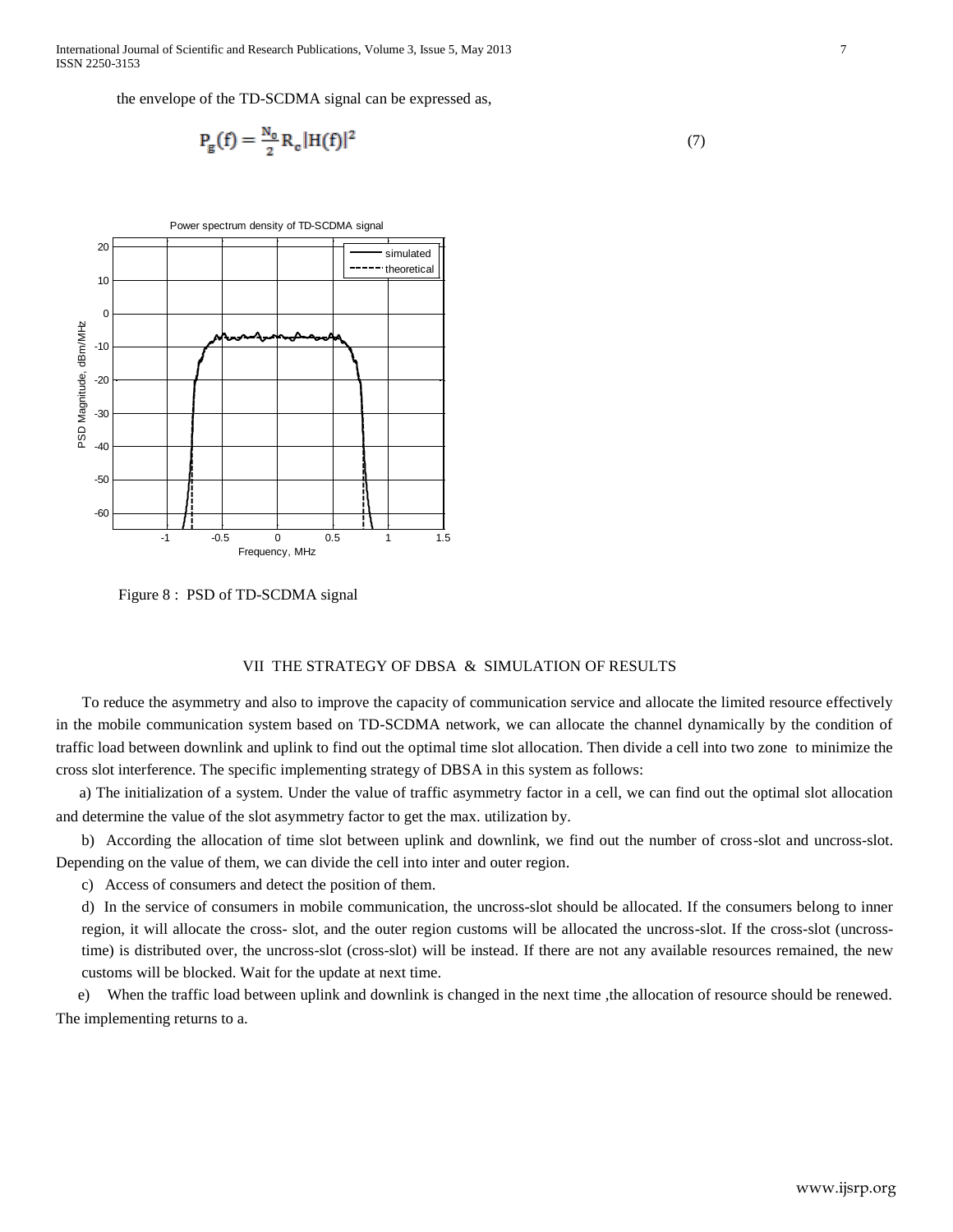The simulation scenario is illustrated in Figure 4. We presume two cells and each of them have a group-use. We give the value of traffic asymmetry factor of each cell in ten testing times as Table 1.

From the Table 1, we can detect the value of traffic asymmetry factor of the two cells is equal in some times (e.g,4),but it is unequal in other times(e.g,l).In a cell, sometimes the traffic load of downlink is equal to the uplink's, but in other time the value of downlink is higher than uplink. It fit the mobile communication condition. So the result which is gotten by using MATLAB software shows the advantage of the DBSA strategy applied in the mobile communication system. We should allocate the channel dynamically and renew the dividing line in Figure 5 in the light of the mutative traffic asymmetry factor.

| Times             |                      | ∼ | ຼ       | ↤ | $\overline{\phantom{0}}$ | ◡ | -     | Ő |   | 1V  |
|-------------------|----------------------|---|---------|---|--------------------------|---|-------|---|---|-----|
| Cell <sub>0</sub> | $\Omega$<br>-<br>U.J |   | $\cdot$ | ∼ | -<br>ر…                  | ັ | ن.ر   | - | ້ | ◡   |
| Cell 1            | $\cdot$              | - | -<br>ر… | ∠ | $\cdot$                  | - | ل و گ |   | ∼ | ن.ر |

|  |  |  | Table 1 : The value of traffic Asymmetry factor |  |
|--|--|--|-------------------------------------------------|--|
|  |  |  |                                                 |  |

To reflecting the advantage of DBSA, We take two strategy to allocate the channel in the mobile communication system: same slot allocation and dynamic slot allocation. The simulation result will concern the average resource utilization of the two cells by (5), and compare the two methods function.



Figure 9 : The average utilization of the two cells

The result of simulation is showed by Figure 9. From Figure 9, it shows the average resource utilization of the two cells which have variable traffic asymmetry factor value. We can clearly see that the average resource utilization of the two cells by the strategy of dynamic slot allocation is higher than the method of same slot allocation.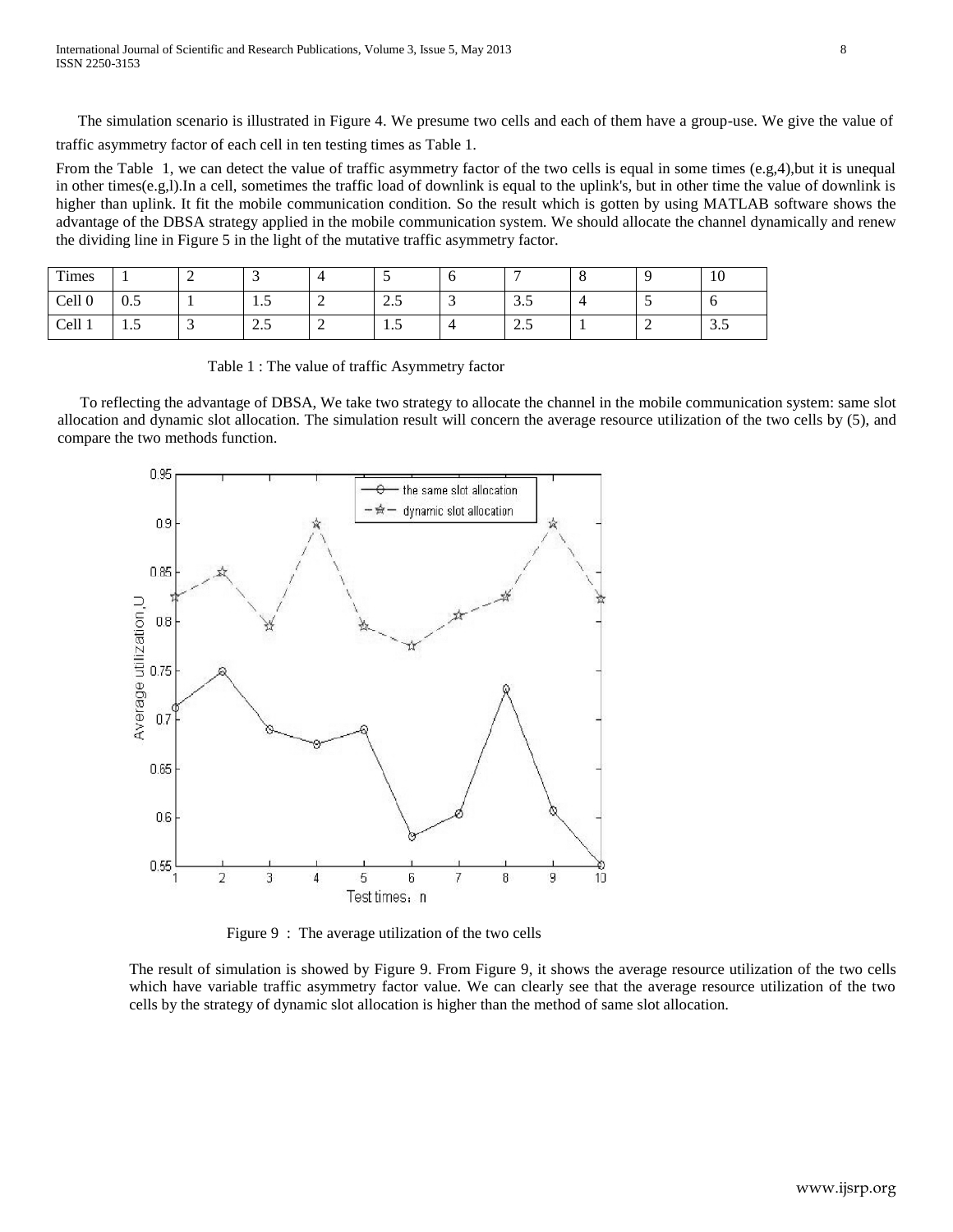Although the traffic load is asymmetric between uplink and downlink and it also is different from cell to ceIl, the average resource utilization tested is around 0.85 by dynamic resource allocation, approximately 0.15 higher than the way of same resource allocation. It reflects the strategy of DBSA which is introduced above is favorable for the mobile communication system in TD-SCDMA network to allocate resources and it obviously reform the communication performance.



Figure 10 : The optimal slot allocation of CELL O

In Figure 10, we count the optimal slot asymmetry factor to maximize the utilization of CELLO. In the CELLO, the value of slot asymmetry factor increased gradually with the traffic asymmetry factor over time. We can find that the optimal slot asymmetry factor is approach the value of traffic asymmetry factor. And even the value of the two factors is not equal, we can choose one of two adjacent possible values, which maximizes the utilization, as an optimal one.

## APPENDIX

clear all; close all; %configurations Rc=1.28\*1.0e6; %chip rate Ts=1/Rc; %Sample period N\_frame=3; %No. of simulated frames Range=8; %Range to the magnitude of filter output signal %TD-SCDMA procedures PN\_starting=zeros([1,16]); SF=16; %spreading factor Data Out=[]; Data\_In=[]; for j=1:N\_frame %time slot 1 ovsf\_No=3; %No. of the user. info=Data(44);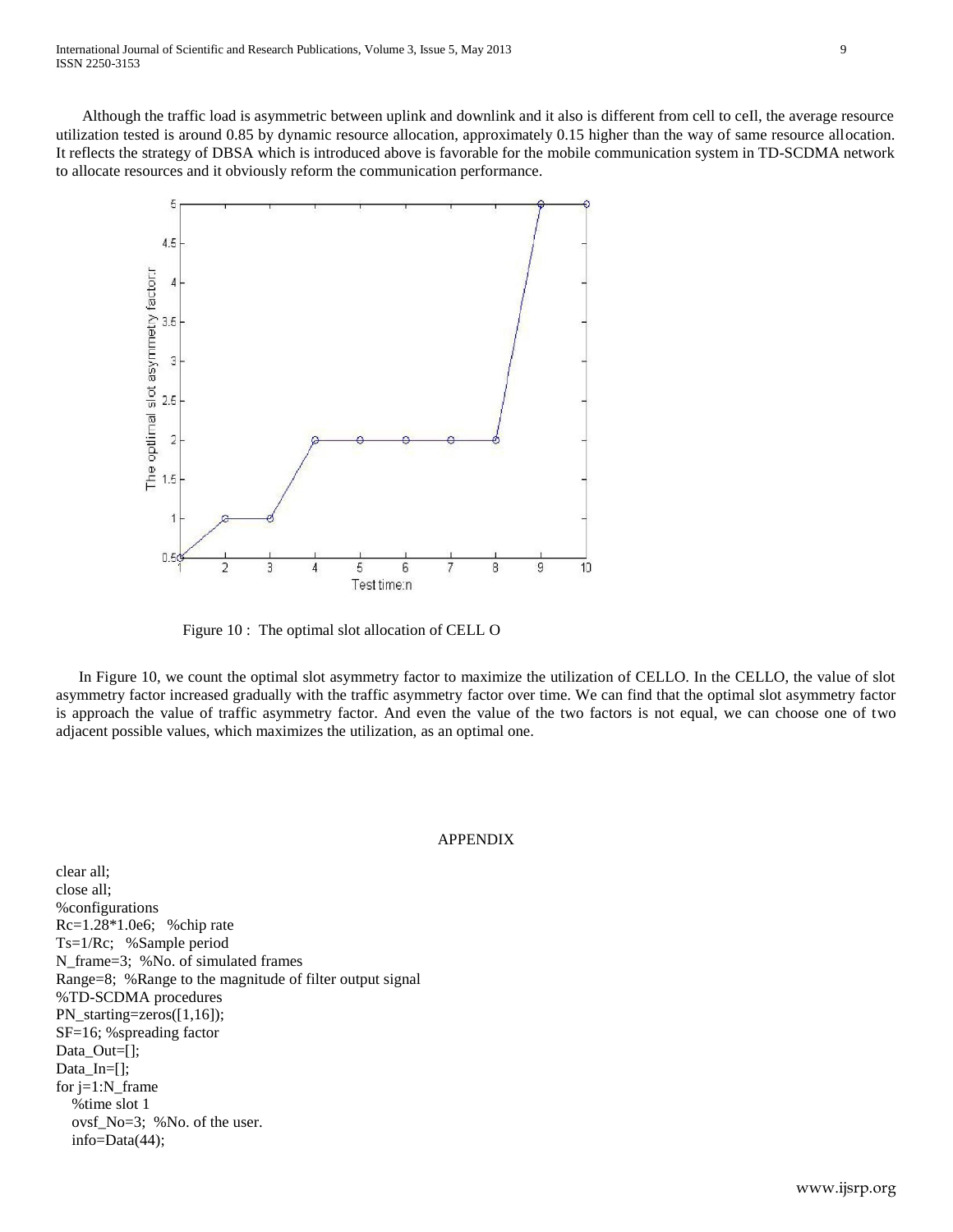International Journal of Scientific and Research Publications, Volume 3, Issue 5, May 2013 10 ISSN 2250-3153

 Data\_In=[Data\_In,info]; %Ramdomly generating data scource conv=Conv\_Encoder(info); %Convolutional Encoding qpsk=Qpsk\_Mod(conv); %QPSK ovsf\_mod=Ovsf\_Mod(ovsf\_No,qpsk); %OVSF PN\_mod=PN\_Mod(ovsf\_mod); %Add PN Data\_Out=[Data\_Out,PN\_mod];

 %time slot 2 ovsf\_No=4; %Second user in the simulated frame info=Data(44); Data\_In=[Data\_In,info]; conv=Conv\_Encoder(info); qpsk=Qpsk\_Mod(conv); ovsf\_mod=Ovsf\_Mod(ovsf\_No,qpsk); PN\_mod=PN\_Mod(ovsf\_mod); Data\_Out=[Data\_Out,PN\_mod];

end

```
Data Out=Symmetricize(Data Out);
%do the pulse shaping filter and over sample by 3 times
fc=1/Ts;
delay=20;
R=0.22; %roll off factor is 0.22
Fs=4*fc;Ct_Out_0=rcosflt(Data_Out,fc,Fs,'fir/sqrt',R,delay); %raise cosine filter
freq_offset_1=1/3;
freq_offset_2=2/3;
for i=30:30W_1(i+31)=sin((i+freq_offset_1)*pi)/((i+freq_offset_1)*pi);W_2(i+31)=sin((i+freq_offset_2)*pi)/((i+freq_offset_2)*pi);end
%Over sample 1
Ct_Out_1=zeros(1,length(Ct_Out_0);
for i=1:length(Ct_Out_0)
  for j = -30:-1;if(i+j)>0Ct\_Out_1(i+j)=Ct\_Out_1(i+j)+Ct\_Out_0(i)*W_1(j+31); end
   end
  for j=0:30if(i+j) \leq length(Ct_Out_0)Ct\_Out_1(i+j)=Ct\_Out_1(i+j)+Ct\_Out_0(i)*W_1(i+31); end
   end
end
%Over sample 2
Ct_Out_2=zeros(1,length(Ct_Out_0));
for i=1:length(Ct_Out_0)for j = -30:-1;
     if(i+j)>0Ct\_Out_2(i+j)=Ct\_Out_2(i+j)+Ct\_Out_0(i)*W_2(i+31); end
   end
  for j=0:30if(i+j) \leq length(Ct_Out_0)Ct\_Out_2(i+j)=Ct\_Out_2(i+j)+Ct\_Out_0(i)*W_2(i+31); end
```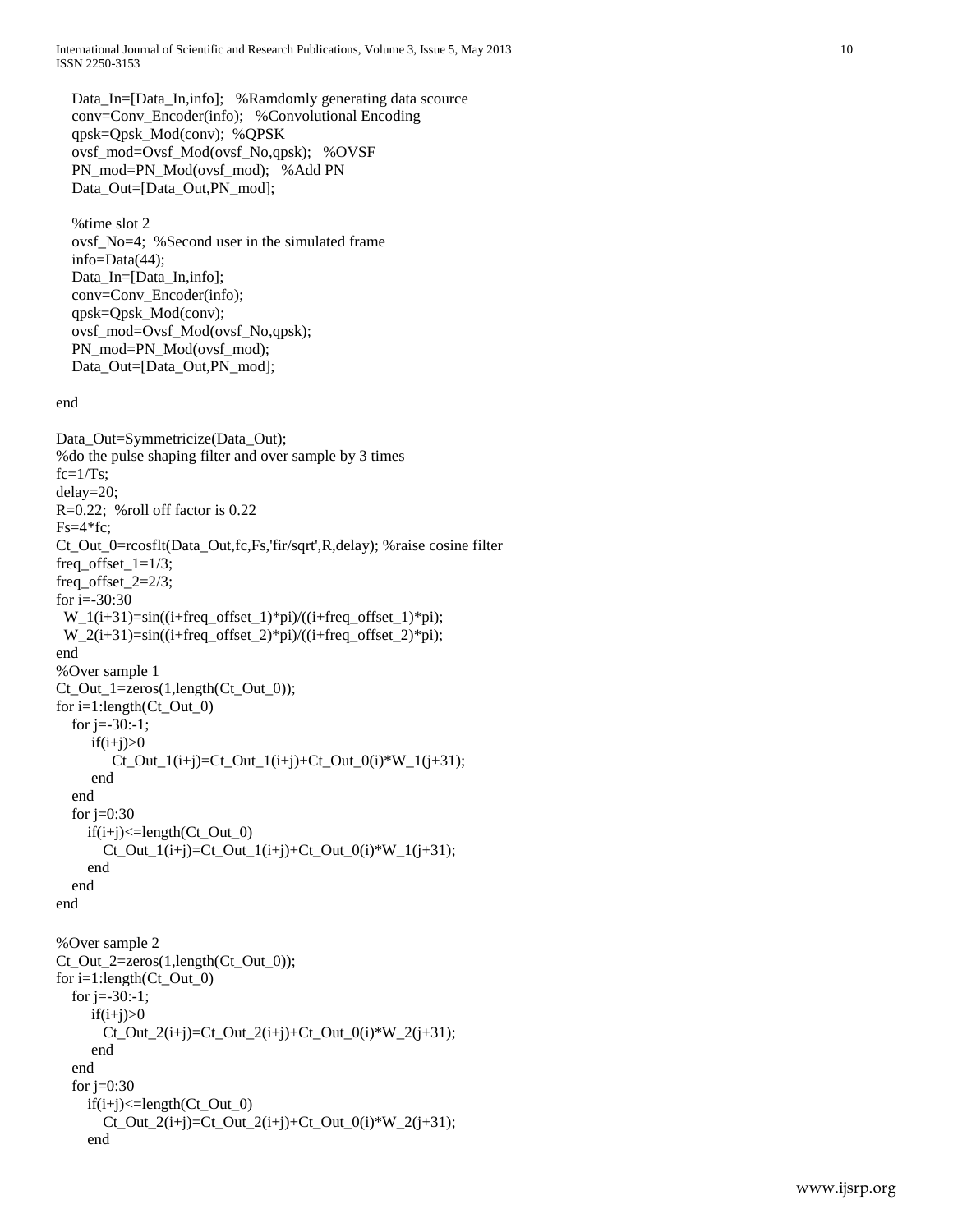end end Ct\_Out=zeros(1,3\*length(Ct\_Out\_0)); for  $i=1$ :length( $Ct_Out_0$ );  $Ct\_Out((i-1)*3+i)=Ct\_Out_0(i);$  $Ct\_Out((i-1)*3+i+1)=Ct\_Out_1(i);$  $Ct\_Out((i-1)*3+i+2)=Ct\_Out_2(i);$ end %preparation for plotting the psd IP3=5; %db  $a3=-2/3*10$ <sup> $\wedge$ </sup>(-IP3/10); % amplifier B=0.8; %bandwidth N=256; Res=B/N; L=length(Ct\_Out); P0=0; %power Amp\_Out=Ct\_Out\_1+a3\*Ct\_Out\_1.^3; % amplified signal P0=Amp\_Out\*Amp\_Out';  $P0=(P0/L);$ %plot the simulated PSD [PSD\_non\_Amp,freq]=pburg(Ct\_Out\_1,64,2048,1.28\*4,'twosided'); % Plot PSD PSD\_non\_Amp=fftshift(PSD\_non\_Amp); %Shift zero-frequency component to center of spectrum PSD\_non\_Amp=10\*log10(PSD\_non\_Amp); % change to log scale freq=freq-1.28\*4/2; figure; plot(freq,PSD\_non\_Amp);grid on; title(['Power spectrum density of TD-SCDMA signal'],'Color','b'); xlabel('frequency MHz');ylabel('PSD Magnitude dBm/MHz');

## REFERENCES

- 1. Holma, H. and A. Toskala, *WCDMA for UMTS-Radio Access for Third Generation Mobile Communications*, John Wiley & Sons, Ltd., 2000.
- 2. Povey, G. J. R., \A review of time division duplex-CDMA techniques [C]," *1998 IEEE 5th International Symposium on Spread Spectrum Techniques and Applications*, 1998.
- 3. Stevens, P., \Operator design and planning issues for UMTS networks," *UMTS | The R*&*D Challenges (Ref. No. 1998/496), IEE Colloquium*, 3/1{3/5, 23 Nov., 1998.
- 4. Esmailzadeh, R. and M. Nkagawa, *TDD-CDMA for Wireless Communications*, Artech House, 2002.
- 5. Liu, Y., *Electromagnetic Biology Effect*, Beijing University of Posts and Telecommunications, Jan. 2002.
- 6. Sun, Z., P. Liu, and Z. Qing, \FDTD analysis on influence of electromagnetic radiation of mobile communication terminal to human body," Shantou University bulletin.
- 7. Kang, G., X. Zhu, and C. Wang, \Electromagnetic dose analysis of monopole mobile phone acting on human body," Beijing University bulletin.
- 8. Li Shi-He, TD-SCDMA 3G Mobile Communication standard,Post & Telecom Press, Beijing, 2003.10.
- 9. 3GPP RAN TS 25.221, Worlung Group 1 specification, "Physical Channels and Mapping of Transport Channels onto Physical Channels (TDD), vl.l.O, June 1999. http://www.3gpp.org.
- 10. 3GPP TSG, Radio Resource Management Slrategies, TR 25.922 (Release 5), 2002.
- 11. Dong Genu .leong, Wha Sook .Ieon.Time Slot Allocation in CDMA/TDD System for Mobile Multimedia Services. IEEE COMMUNICATlONS LETTERS,2004,4(2)
- 12. Jad NASREDDINE and Xavier LAGRANGE, "Performance of TDCDMA systems during crossed slots," Vehicular Technology Conference, 2004 IEEE 60th, Vol.2, pp 798 - 802, September 2004.
- 13. "Japan's proposal for candidate radio transmission technology on IMT-2000 W-CDMA", Ad-hoc T, IMT-2000 Study Committee of ARIB,.Iune 1998.
- 14. D. G. Jeong and W S. Jeon, "CDMA/TDD system for wireless multimedia services with traffic unbalance between uplink and downlink,"IEEE 1. Select Areas Commun , vol. 17, pp. 939-946,
- 15. Wie S H,Cho DHTime slot allocation schemes based on a region division in CDMA/TDD systems [C]IIProceedings of IEEE VTC 2001 Spring.Greece: IEEE Press,2001 :2445-2449.
- 16. Sung-Hong Wie, Dong-Ho Cho, "Time Slot Allocation Scheme based on a Region Division in CDMA TDD Systems," Vehicular Technology Conference, 2001 IEEE 53rd, volA, pp 2445 - 2449, May 2001.
- 17. Siemens AG., *White Paper, TD-SCDMA: the Solution for TDD bands*, April 2002.
- 18. Q. Wu, H. Xiao, and F. Li, *Linear RF power amplifier design for CDMA signals: A spectrum analysis approach*, Microwave Journal, vol.41, pp.22-40, Dec. 1998.